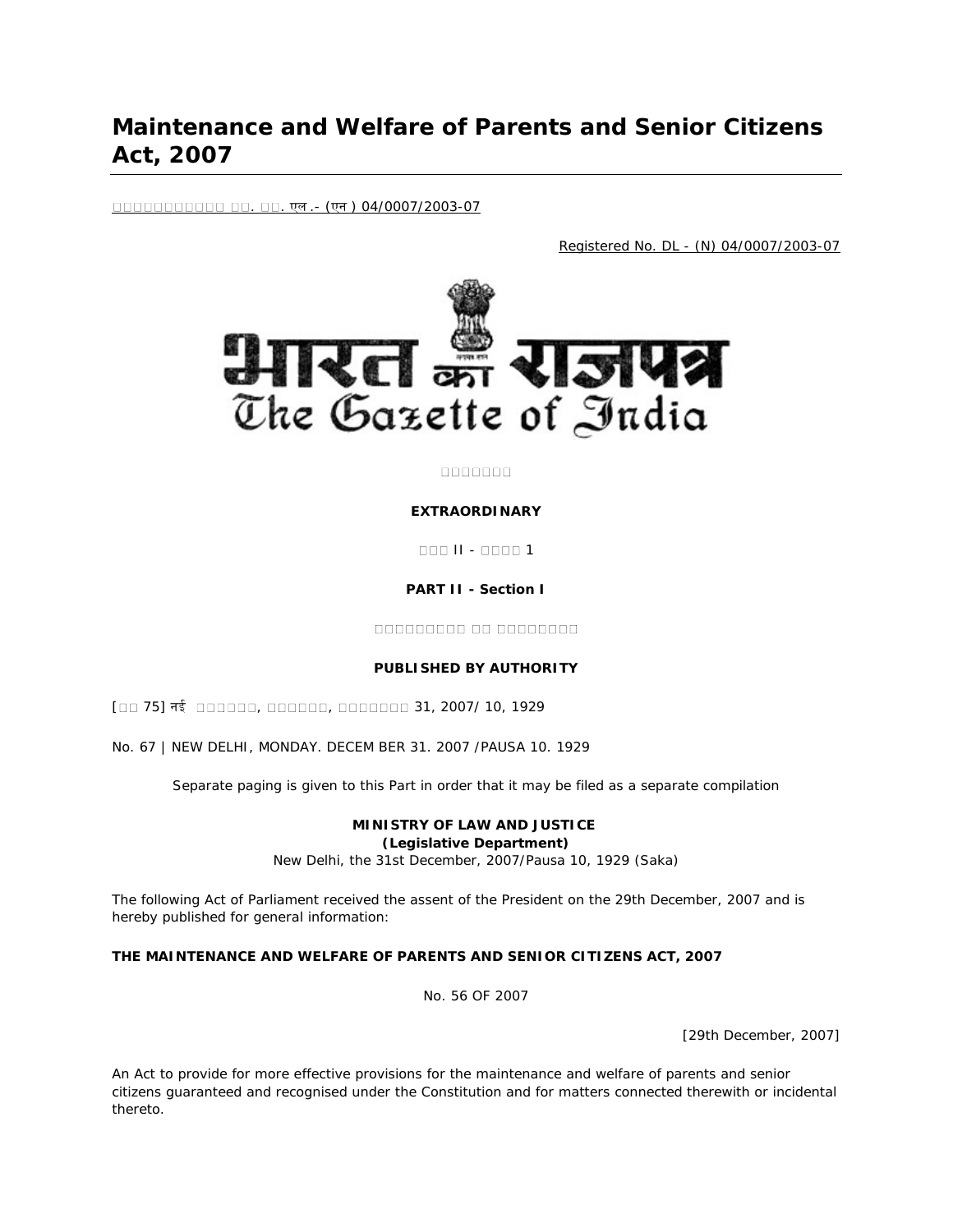Be it enacted by Parliament in the Fifty-eight Year of the Republic of India as follows:

# **CHAPTER I: Preliminary**

### **1. Short title, extent and commencement**

- 1. This Act may be called the Maintenance and Welfare of Parents and Senior Citizens Act, 2007
- 2. It extends to the whole of India except the State of Jammu and Kashmir and it applies also to citizens of India outside India
- 3. It shall come into force in a State on such date as the State Government may, by notification in the Official Gazelle, appoint.

# **2. Definitions**

In this Act, unless the context otherwise requires -

- a. "children" includes son, daughter, grandson and grand-daughter but does not include a minor
- b. "maintenance" includes provision for food, clothing, residence and medical attendance and treatment
- c. "minor" means a person who, under the provisions of the Majority Act, 1875 is deemed not to have attained the age of majority
- d. "parent" means father or mother whether biological, adoptive or step father or step mother, as the case may be, whether or not the father or the mother is a senior citizen
- e. "prescribed" means prescribed by rules made by the Stale Government under this Act
- f. "property" means property of any kind, whether movable or immovable, ancestral or self acquired, tangible or intangible and includes rights or interests in such property
- g. "relative" means any legal heir of the childless senior citizen who is not a minor and is in possession of or would inherit his property after his death
- h. "senior citizen" means any person being a citizen of India, who has attained the age of sixty years or above
- i. "State Government";, in relation to a Union territory, means the administrator thereof appointed under article 239 of ihc Constitution
- j. "Tribunal" means the Maintenance Tribunal constituted under section 7
- k. "welfare" means provision for food, health care, recreation centres and other amenities necessary for the senior citizens

# **3. Act to have overiding effect**

The provisions of this Act shall have effect notwithstanding anything inconsistent therewith contained in any enactment other than this Act, or in any instrument having effect by virtue of any enactment other than this Act.

# **CHAPTER II: MAINTENANCE OF PARENTS AND SENIOR CITIZENS**

# **4. Maintenance of Parents and Senior Citizens**

- 1. A senior citizen including parent who is unable to maintain himself from his own earning or property owned by him, shall be entitled to make an application under section 5 in case of
	- i. parent or grand-parent, against one or more of his children not being a minor
	- ii. a childless senior citizen, against such of his relative referred to in clause (g) of section 2
- 2. The obligation of the children or relative, as the case may be, to maintain a senior citizen extends to the needs of such citizen so that senior citizen may lead a normal life.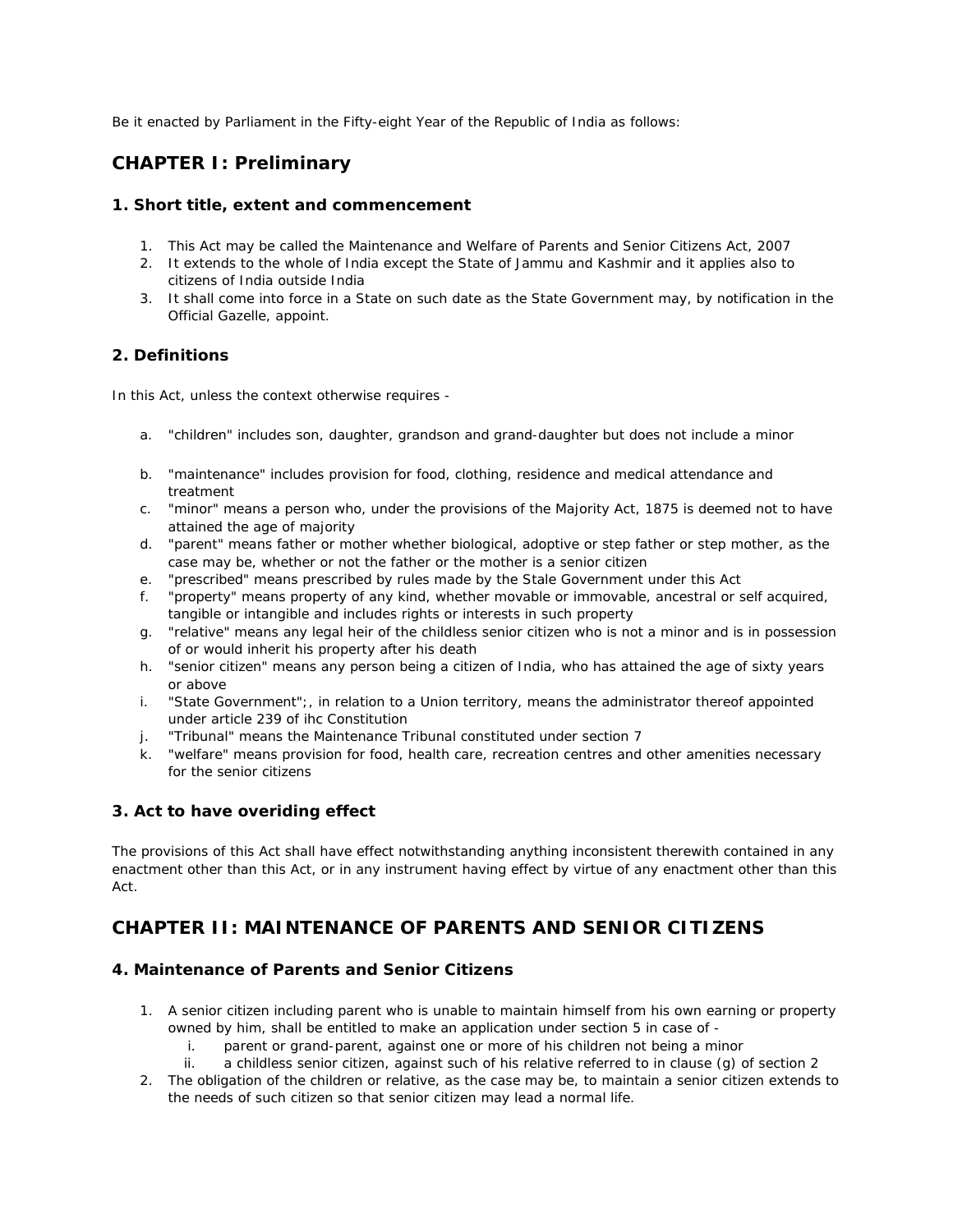- 3. The obligation of the children to maintain his or her parent extends to the needs of such parent either father or mother or both, as the case may be, so that such parent may lead a normal life.
- 4. Any person being a relative of a senior citizen and having sufficient means shall maintain such senior citizen provided he is in possession of the property of such senior citizen or he would inherit the property of such senior citizen:

Provided that where more than one relatives are entitled to inherit the property of a senior citizen, the maintenance shall be payable by such relative in the proportion in which they would inherit his property.

#### **5. Application for maintenance**

- 1. An application for maintenance under section 4, may be made
	- a. by a senior citizen or a parent, as the case may be; or
	- b. if he is incapable, by any other person or organisation authorised by him; or

#### 1.

c. the Tribunal may take cognizance sua motu

Explanation:For the purposes of this section "organisation" means any voluntary association registered under the Societies Registration Act, 1860, or any other law for the time being in force.

- 2. The Tribunal may, during the pendency of the proceeding regarding monthly allowance for the maintenance under this section, order such children or relative to make a monthly allowance for the interim maintenance of such senior citizen including parent and to pay the same to such senior citizen including parent as the Tribunal may from time to time direct.
- 3. On receipt of an application for maintenance under sub-section(I), after giving notice of the application to the children or relative and after giving the parties an opportunity of being heard, hold an inquiry for determining the amount of maintenance
- 4. An application filed under sub-section (2) for the monthly allowance for the maintenance and expenses for proceeding shall be disposed of within ninety days from the date of the service of notice of the application to such person:

Provided that the Tribunal may extend the said period, once for a maximum period of thirty days in exceptional circumstances for reasons to be recorded in writing.

5. An application for maintenance under sub-section (I) may be filed against one or more persons:

Provided that such children or relative may implead the other person liable to maintain parent in the application for maintenance.

- 6. Where a maintenance order was made against more than one person, the death of one of them does not affect the liability of others to continue paying maintenance.
- 7. Any such allowance for the maintenance and expenses for proceeding shall be payable from the date of the order, or, if so ordered, from the date of the application for maintenance or expenses of proceeding, as the case may be.
- 8. If, children or relative so ordered fail, without sufficient cause to comply with the order, any such Tribunal may, for every breach of the order, issue a warrant for levying the amount due in the manner provided for levying fines, and may sentence such person for the whole, or any part of each month's allowance for the maintenance and expenses of proceeding, as the case may be, remaining unpaid after the execution of the warrant, to imprisonment for a term which may extend to one month or until payment if sooner made whichever is earlier:

Provided that no warrant shall be issued for the recovery of any amount due under this section unless application be made to the Tribunal to levy such amount within a period of three months from the date on which it became due.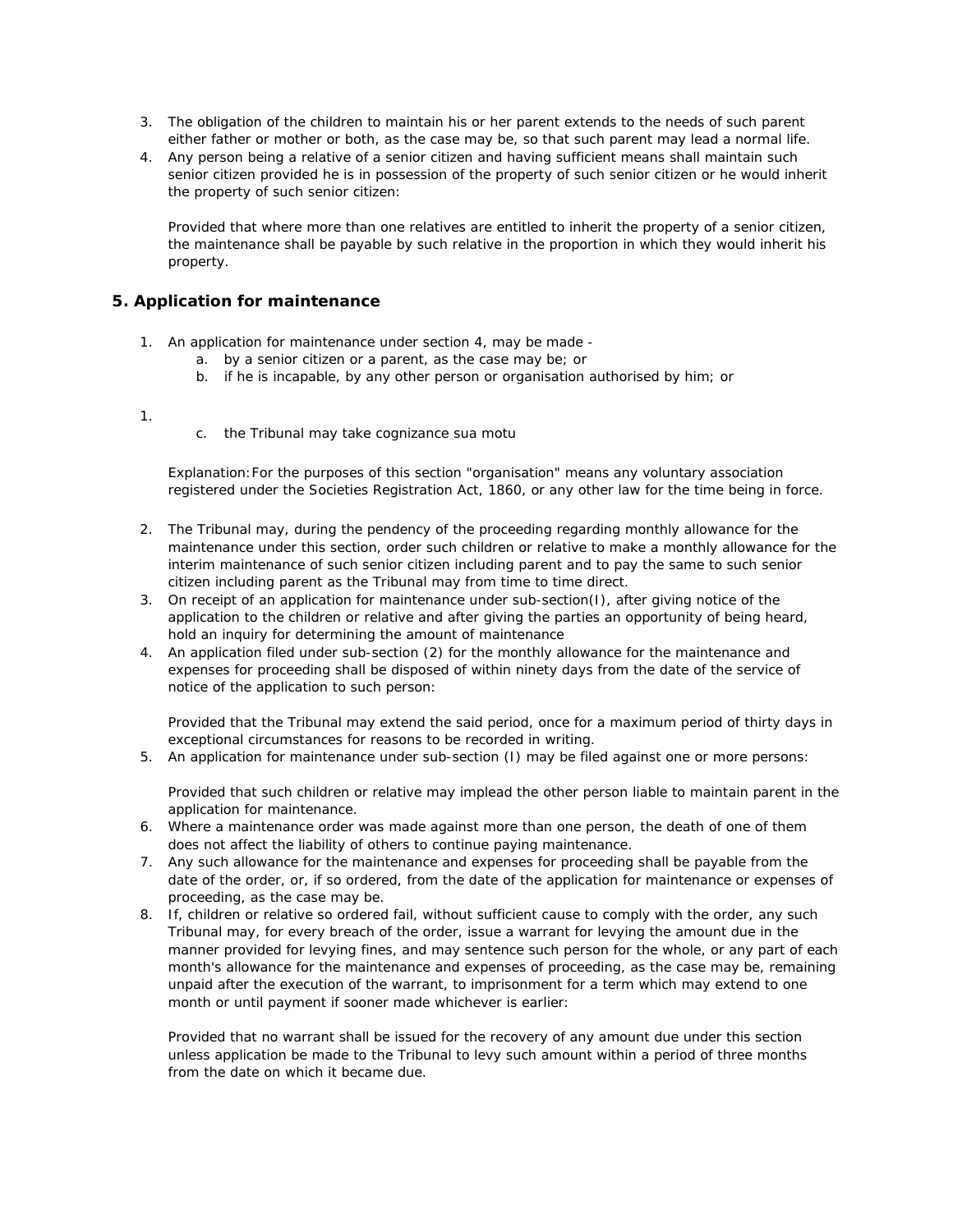### **6. Jurisdiction and Procedure**

- 1. The proceedings under section 5 may be taken against any children or relative in any district
	- a. where he resides or last resided, or
	- b. where children or relative resides.
- 2. On receipt of the application under section 5, the Tribunal shall issue a process for procuring the presence of children or relative against whom the application is filed.
- 3. For securing the attendance of children or relative the Tribunal shall have the power of a Judicial Magistrate of first class as provided under the Code of Criminal Procedure, 1973.
- 4. All evidence to such proceedings shall be taken in the presence of the children or relative against whom an order for payment of maintenance is proposed to be made, and shall be recorded in the manner prescribed for summons cases:

Provided that if the Tribunal is satisfied that the children or relative against whom an order for payment of maintenance is proposed to be made is wilfully avoiding service, or wilfully neglecting to attend the Tribunal, the Tribunal may proceed to hear and determine the case ex parte

- 5. Where the children or relative is residing out of India, the summons shall be served by the Tribunal through such authority, as the Central Government may by notification in the official Gazette, specify in this behalf.
- 6. The Tribunal before hearing an application under section 5 may,. refer the same to a Conciliation Officer and such Conciliation Officer shall submit his findings within one month and if amicable settlement has been arrived at, the Tribunal shall pass an order to that effect.

Explanation - For the purposes of this sub-section "Conciliation Officer" means any person or representative of an organisation referred to in Explanation to sub-section(1) of section 5 or the Maintenance Officers designated by the State Government under subsection (1) of section 18 or any other person nominated by the Tribunal for this purpose.

# **7. Constitution of Maintenance Tribunal**

- 1. The State Government shall within a period of six months from the date of the commencement of this Act, by notification in the Official Gazette, constitute for each Sub-division one or more Tribunals as may be specified in the notification for the purpose of adjudicating and deciding upon the order for maintenance under section 5.
- 2. The Tribunal shall be presided over by an officer noi below the rank of Sub-Divisional Officer of a State.
- 3. Where two or more Tribunals are constituted for any area, the State Government may, by general or special order, regulate the distribution of business among them.

# **8. Summary procedure in case of inquiry**

- 1. In holding any inquiry under section 5, the Tribunal may, subject to any rules that may be prescribed by the State Government in this behalf, follow such summary procedure as it deems fit.
- 2. The Tribunal shall have all the powers of a Civil Court for the purpose of taking evidence on oath and of enforcing the attendance of witnesses and of compelling the discovery and production of documents and material objects and for such other purposes as may be prescribed; and the Tribunal shall be deemed to be a Civil Court for all the purposes of section 195 and Chapter XXVI of the Code of Criminal Procedure, 1973
- 3. Subject to any rule that may be made in this behalf, the Tribunal may, for the, purpose of adjudicating and deciding upon any claim for maintenance, choose one or more persons possessing special knowledge of any matter relevant to the inquiry to assist it in holding the inquiry.

# **9. Order for maintenance**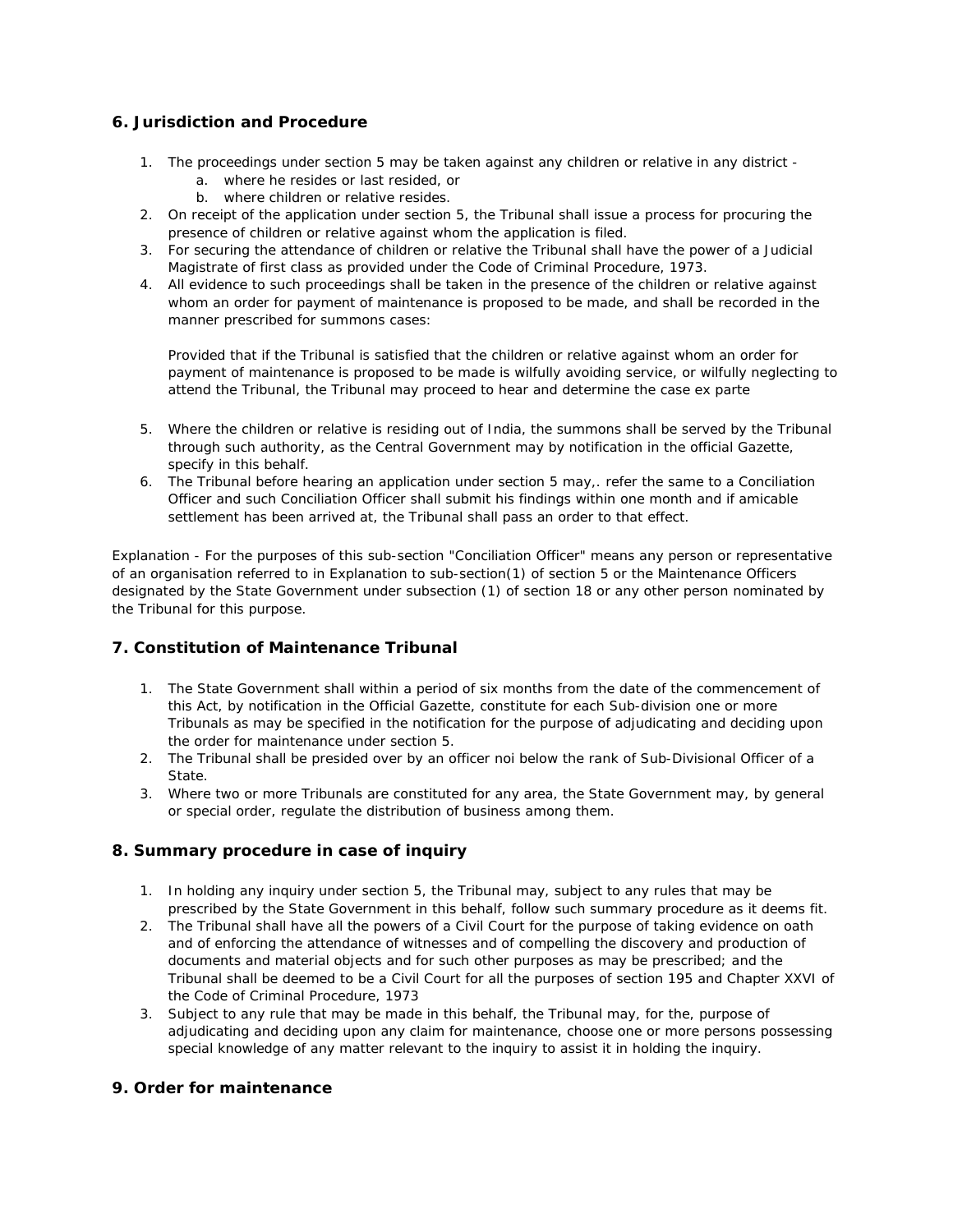- 1. If children or relatives, as the case may be, neglect or refuse to maintain a senior citizen being unable to maintain himself, the Tribunal may, on being satisfied of such neglect or refusal, order such children or relatives to make a monthly allowance at such monthly rate for the maintenance of such senior citizen, as the Tribunal may deem fit and to pay the same to such senior citizen as the Tribunal may, from time to time, direct.
- 2. The maximum maintenance allowance which may be ordered by such Tribunal shall be such as may be prescribed by the State Government which shall not exceed ten thousand rupees per month.

### **10. Alteration in allowance**

- 1. On proof of misrepresentation or mistake of fact or a change in the circumstances of any person, receiving a monthly allowance under section 9, for the maintenanceordered under that section to pay a monthly allowance for the maintenance, the Tribunal may-make such alteration, as it thinks fit, in the allowance for the maintenance.
- 2. Where it appears to the Tribunal that, in consequence of any decision of a competent Civil Court, any order made under section 9 should be cancelled or varied, it shall cancel the order or, as the case may be, vary the same accordingly.

#### **11. Enforcement of order of maintenance**

- 1. A copy of the order of maintenance and including the order regarding expenses of proceedings, as the case may be, shall be given without payment of any fee to the senior citizen or to parent, as the case may be, in whose favour it is made and such order may be enforced by any Tribunal in any place where the person against whom it is made, such Tribunal on being satisfied as to the identity of the parties and the non-payment of the allowance, or as the case may be, expenses, due.
- 2. A maintenance order made under this Act shall have the same force and effect as an order passed under Chapter I Xofthc Code of Criminal Procedure, 1973 and shall beexecuted in the manner prescribed for the execution of such order by that Code.

#### **12. Option regarding maintenance in certain cases**

Notwithstanding anything contained in Chapter IX of the Code of Criminal Procedure, 1973, where a senior citizen or a parent is entitled for maintenance under the said Chapter and also entitled for maintenance under this Act may, without prejudice to the provisions of Chapter IX of the said Code, claim such maintenance under either of those Acts but not under both.

#### **13. Deposit of maintenance amount**

When an order is made under this Chapter, the children or relative who is required to pay any amount in terms of such order shall, within thirty days of the date of announcing the order by the Tribunal, deposit the entire amount ordered in such manner as the Tribunal may direct.

#### **14. Award of interest where any claim is allowed**

Where any Tribunal makes an order for maintenance made under this Act, such Tribunal may direct that in addition to the amount of maintenance, simple interest shall also be paid at such rate and from such date not earlier than the date of making the application as may be determined by the Tribunal which shall not be less than five per cent, and not more than eighteen per cent:

Provided that where any application for maintenance under Chapter IX of the Code of Criminal Procedure, 1973 is pending before a Court at the commencement of this Act, then the Court shall allow the withdrawal of such application on the request of the parent and such parent shall be entitled to file an application for maintenance before the Tribunal.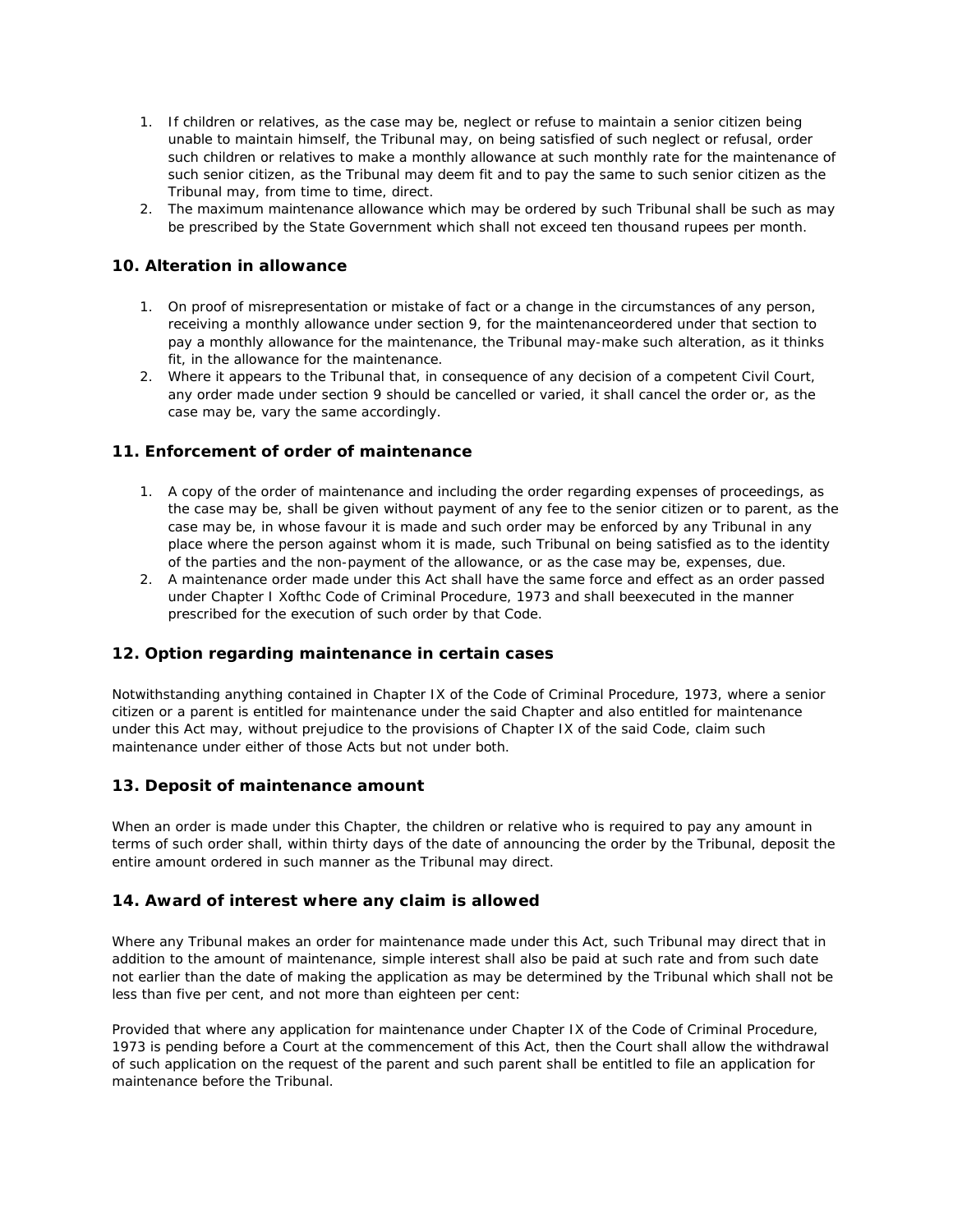# **15. Constitution of Appellate Tribunal**

- 1. The State Government may, by notification in the Official Gazette, constitute one Appellate Tribunal for each district to hear the appeal against the order of the Tribunal.
- 2. The Appellate Tribunal shall be presided over by an officer not below the rank of District Magistrate.

#### **16. Appeals**

1. Any senior citizen or a parent, as the case may be, aggrieved by an order of a Any senior citizen or a parent, as the case may be, aggrieved by an order of a Tribunal may, within sixty days from the date of the order, prefer an appeal to the Appellate Tribunal:

Provided that on appeal, the children or relative who is required to pay any amount in terms of such maintenance order shall continue to pay to such parent the amount so ordered, in the murmcr directed by the Appellate Tribunal:

Provided further that the Appellate Tribunal may, entertain the appeal alter the expiry of the said period of sixty days, if it is satisfied that the appellant was prevented by sufficient cause from preferring the appeal in time.

- 2. On receipt of an appeal, the Appellate Tribunal shall, cause a notice to be served upon the respondent.
- 3. The Appellate Tribunal may call for the record of proceedings from the Tribunal against whose order the appeal is preferred.
- 4. The Appellate Tribunal may, after examining the appeal and the records called for either allow or reject the appeal.
- 5. The Appellate Tribunal shall, adjudicate and decide upon the appeal Hied against the order of the Tribunal and the order of the Appellate Tribunal shall be final:

Provided that no appeal shall be rejected unless an opportunity has been given to both the panics of being heard in person or through a duly authorised representative.

- 1. The Appellate Tribunal shall make an endeavour to pronounce its order in writing within one month of the receipt of an appeal.
- 2. A copy of every order made under sub-section (3) shall be sent to both the panics free of cost.

# **17. Right to legal representation**

Notwithstanding anything contained in any law, no party to a proceeding before a Tribunal or Appellate Tribunal shall be represented by a legal practitioner.

### **18. Maintenance Officer**

- 1. The State Government shall designate the District Social Welfare Officer or an officer not below the rank of a District Social Welfare Officer, by whatever name called as Maintenance Officer.
- 2. The Maintenance Officer referred to in sub-section (1), shall represent a parent if he so desires, during the proceedings of the Tribunal, or the Appellate Tribunal, as the case may be.

# **CHAPTER III: ESTABLISHMENT OF OLDAGE HOMES**

#### **19. Establishment of oldage homes**

1. The State Government may establish and maintain such number of oldage homes at accessible places, as it may deem necessary, in a phased manner, beginning with at least one in each district to accommodate in such homes a minimum of one hundred fifty senior citizens who are indigent.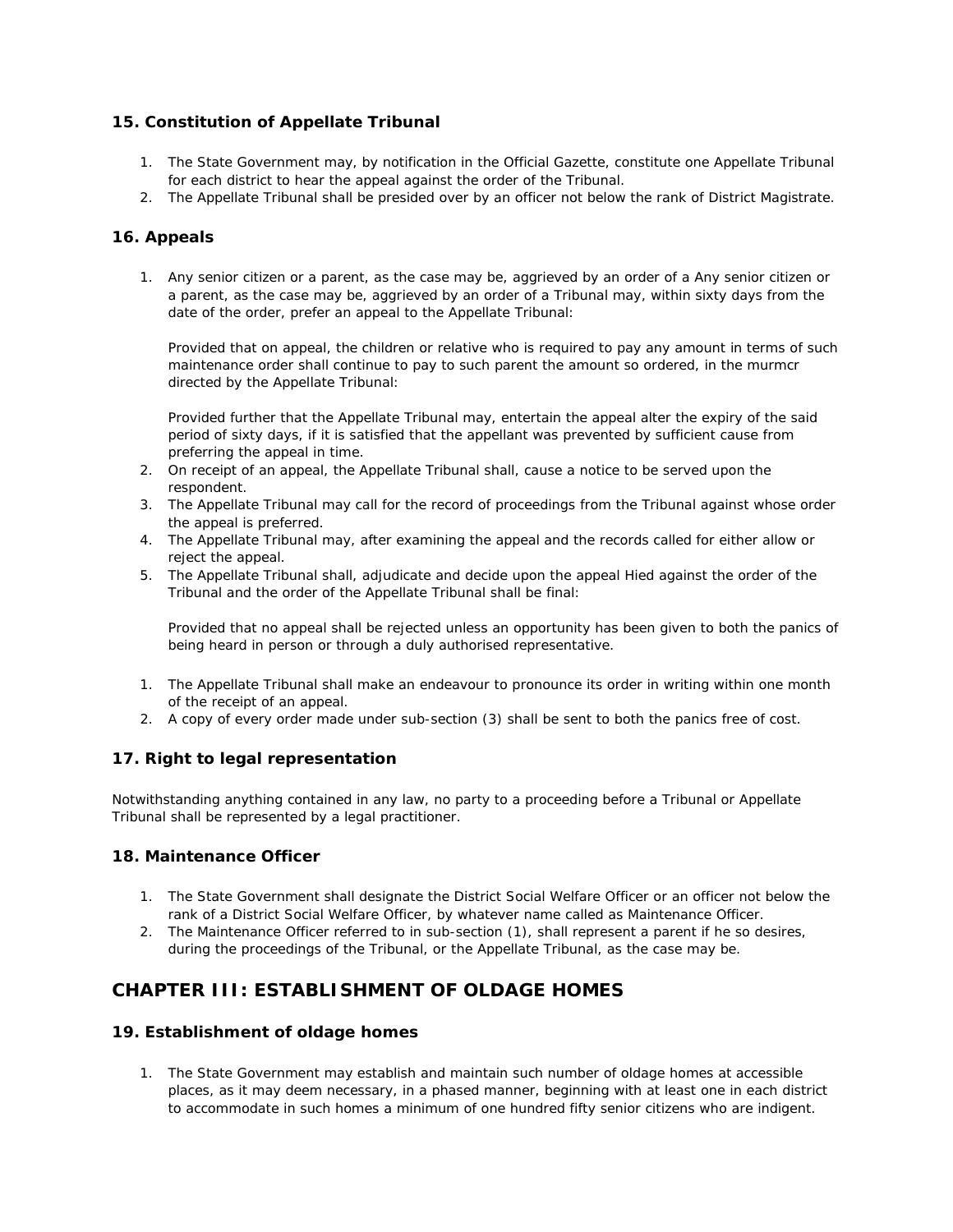2. The State Government may, prescribe a scheme for management of oldage homes, including the standards and various types of services to be provided by them which are necessary for medical care and means of entertainment to the inhabitants of such homes.

Explanation - for the purposes of this section, "indigent" means any senior citizen who is not having sufficient means, as determined by the State Government, from time to time, to maintain himself

# **CHAPTER IV: PROVISIONS FOR MEDICAL CARE OF SENIOR CITIZEN**

# **20. Medical support for senior citizens**

The State Government shall ensure that -

- 1. the Government hospitals or hospitals funded fully or partially by the Government shall provide beds for all senior citizens as far as possible;
- 2. separate queues be arranged for senior citizens;
- 3. facility for treatment of chronic, terminal and degenerative diseases is expanded for senior citizens;
- 4. research activities for chronic elderly diseases and ageing is expanded;
- 5. there are earmarked facilities for geriatric patients in every district hospital duly headed by a medical officer with experience in geriatric care.

# **CHAPTER V: PROTECTION OF LIFE AND PROPERTY OF SENIOR CITIZEN**

### **21. Measures for publicity, awareness, etc. for welfare of senior citizens**

The State Government shall, take all measures to ensure that -

- i. the provisions of this Act are given wide publicity through public media including the television, radio and the print, at regular intervals;
- ii. the Central Government and State Government Officers, including the police officers and the members of the judicial service, are given periodic sensitization and awareness training on the issues relating to this Act;
- iii. effective co-ordination between the services provided by the concerned Ministries or Departments dealing with law, home affairs, health and welfare, to address the issues relating to the welfare ofthe senior citizens and periodical review of the same is conducted.

# **22. Authorities who may be specified for implementing the provisions of this Act**

- 1. The State Government may, confer such powers and impose such duties on a District Magistrate as may be necessary, to ensure that the provisions of this Act are properly carried out and the District Magistrate may specify the officer, subordinate to him, who shall exercise all or any of the powers, and perform all or any of the duties, so conferred or imposed and the local limits within which such powers or duties shall be carried out by the officer as may be prescribed.
- 2. The State Government shall prescribe a comprehensive action plan for providing protection of life and property of senior citizens.

# **23. Transfer of property to be void in certain circumstances**

1. Where any senior citizen who, after the commencement of this Act, has by way of gift or otherwise, his property, subject to the condition that the transferee shall provide the basic amenities and basic physical needs to the transferor and such transferee refuses or fails to provide such amenities and physical needs, the said transfer of property shall be deemed to have been made by fraud or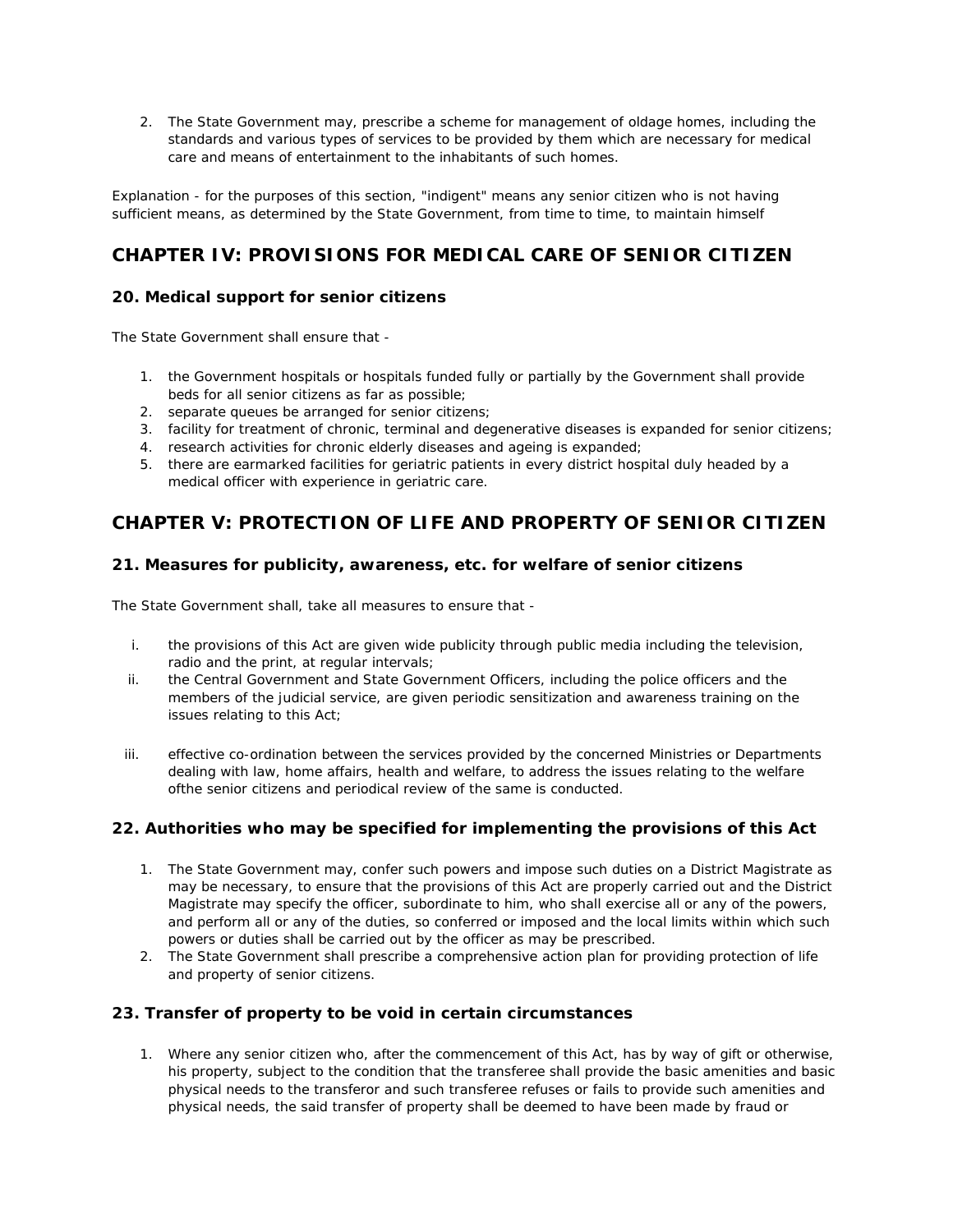coercion or under undue influence and shall at the option ofthe transferor be declared void by the Tribunal.

- 2. Where any senior citizen has a right to receive maintenance out of an estate and such estate or part , thereof is transferred, the right to receive maintenance may be enforced against the transferee if the transferee has notice of the right, or if the transfer is gratuitous; but not against the transferee for consideration and without notice of right.
- 3. If any senior citizen is incapable of enforcing the rights under sub-sections (1) and (2), action may be taken on his behalf by any of the organisation referred to in Explanation to sub-section (1) of section 5.

# **CHAPTER VI: OFFENCES AND PROCEDURE FOR TRIAL**

# **24. Exposure and abandonment of senior citizen**

Whoever, having the care or protection of senior citizen leaves, such senior citizen in any place with the intention of wholly abandoning such senior citizen, shall be punishable with imprisonment of either description for a term which may extend to three months or fine which may extend to five thousand rupees or with both.

### **25. Cognizance of offences**

- 1. Notwithstanding any thing contained in the Code of Criminal Procedure, 1973, every offence under this Act shall be cognizable and bailable.
- 2. An offence under this Act shall be tried summarily by a Magistrate.

# **CHAPTER VII: MISCELLANEOUS**

#### **26. Officers to be public servants**

Every officer or staff appointed to exercise functions under this Act shall be deemed to be a public servant within the meaning of section 21 ofthe Indian Penal Code.

#### **27. Jurisdiction of civil courts barred**

No Civil Court shall have jurisdiction in respect of any matter to which any provision of this Act applies and no injunction shall be granted by any Civil Court in respect of anything which is done or intended to be done by or under this Act.

#### **28. Protection of action taken in good faith**

No suit, prosecution or other legal proceeding shall lie against the Central Government, the State Governments or the local authority or any officer of the Government in respect of anything which is done in good faith or intended to be done in pursuance of this Act and any rules or orders made thereunder.

#### **29. Power to remove difficulties**

If any difficulty arises in giving effect to the provisions of this Act, the State Government may, by order published in the Official Gazette, make such provisions not inconsistent with the provisions of this Act, as appear to it to be necessary or expedient for removing the difficulty:

Provided thai no such order shall be made after the expiry of a period of two years from the dale of the commencement of this Act.